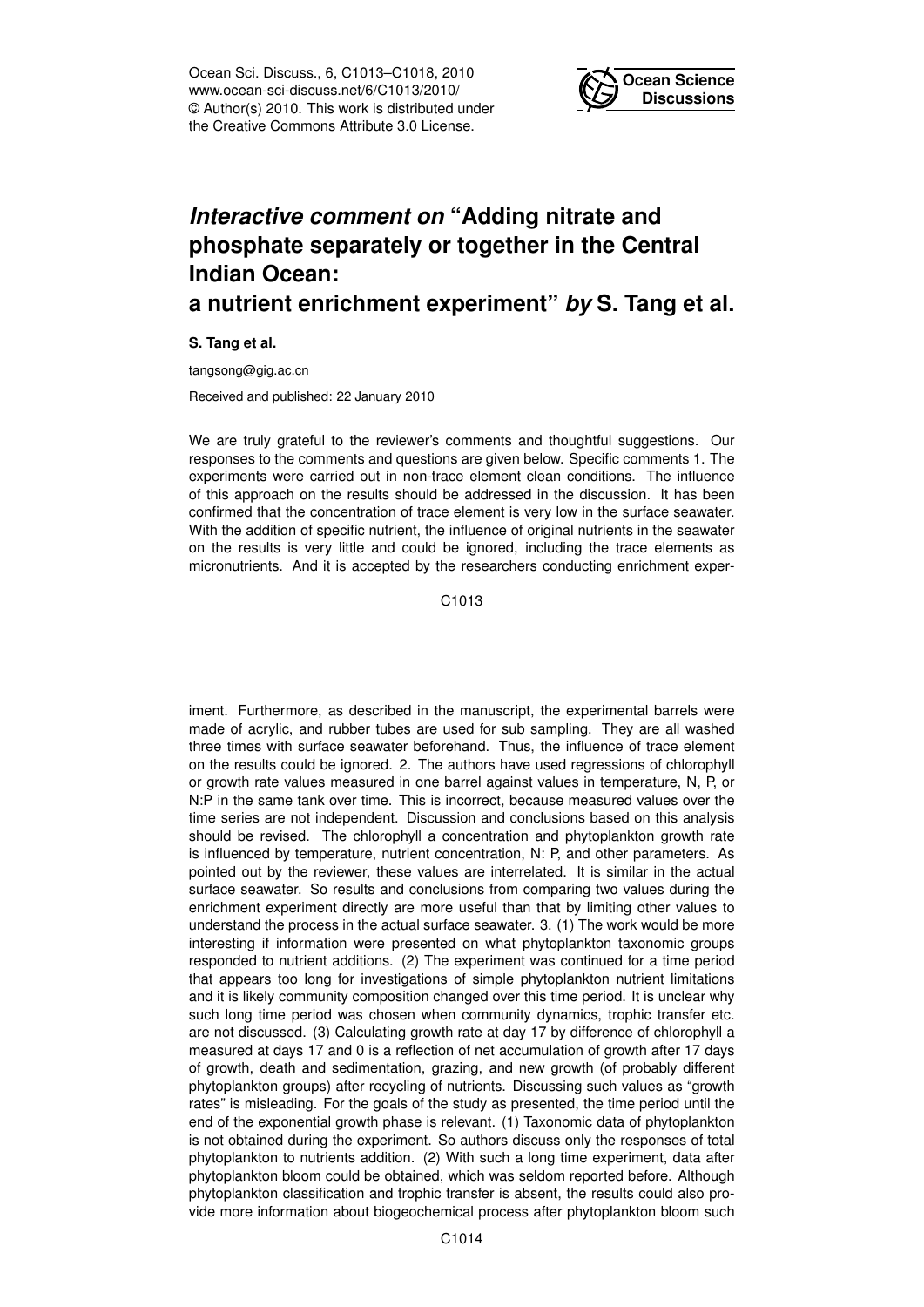as the variation of phytoplankton growth and nutrient concentration. (3) Phytoplankton growth rate  $(R)$  is calculated as follows:  $R=ln(ChIt/Chlini)/t$  where t is the incubation time and Chlt is the concentration of Chlorophyll a at time t. During the whole course of experiment, whether before phytoplankton bloom or after that, phytoplankton growth, death and sedimentation, as well as grazing all co-occur. So phytoplankton rate is always the result with the effect of these factors during the experiment. Maybe the influence of these factors to R after bloom is more obvious than that before bloom, which needs more data to prove. Thus, R after bloom is thought as important as that before bloom, which could provide significant information about phytoplankton growth after bloom. 4. (1) Abstract should state what the results and conclusions mean in the broader context of phytoplankton nutrient limitation in oceans/Indian Ocean. (2) It would be relevant and interesting to hear how the results relate to previous information on phytoplankton and nutrient limitations in Indian Ocean. (3) Are there reasons why we might expect the area to be N vs. P limited? (4) What might the results tell us about the biogeochemistry of the basin? (1) The results and conclusions are significant to understand the biogeochemical process when phytoplankton growing in the local sea area. And this point has been supplemented in the Abstract in the revised manuscript. (2) Authors have discussed the relevance between our results and that from previous work in the manuscript. See the first paragraph in the section of Phytoplankton growth, section of The influence of N: P to phytoplankton growth, etc. (3) The reason why N vs. P limited is discussed has been illustrated or referred in the manuscript and authors' comments1#. Firstly, nitrogen and phosphorus play a particularly important role in limiting biological productivity, and nutrients limitation of phytoplankton varies in different sea areas. Secondly, as reviewer said, "discussion on phytoplankton nutrient limitations in the Indian Ocean is more limited than many other ocean basins". (4) As concluded in the manuscript, results from enrichment experiment prove that phytoplankton growth is nitrogen limited rather than phosphorus limited around the sampling location. In addition, N: P could not control the growth of phytoplankton community completely. Furthermore, discussions in the manuscript

C1015

are based mainly on the data from the nutrient enrichment experiment. However, the data about actual surface seawater is absent, including nutrient, chlorophyll a, temperature, and other parameters. Thus, to well understand the biogeochemical process during phytoplankton growing, data from field measuring and monitoring are urgently needed. 5. Introduction should mention Fe limitation of phytoplankton growth occurs in many ocean areas (citing appropriate references) and state whether this work does or does not address potential Fe limitations. Fe is one of the most important limiting nutrients for phytoplankton growth and Fe limiting has been proved in the many HNLC zones. Our work is designed to study the influence of nitrogen and phosphorus to the growth of phytoplankton in the experimental sea area. And our discussion focuses on this topic in the manuscript. So authors mainly review researches on N and P limiting rather than Fe limiting in the section of Introduction. Materials and methods (pages and rows refer to the authors' revised paper) 1. P2 R11-12 Please clarify: "After nitrate was consumed, substantial amount of phytoplankton survived with the supplied phosphorus" and corresponding section in the main text. Live phytoplankton requires both nitrogen and phosphorus. P7 R12 Here phytoplankton continued to increase although NO3 was low. It would be appropriate to discuss nitrogen recycling and potential influence of NH4 and DON supporting chlorophyll a. Authors agree that live phytoplankton requires both nitrogen and phosphorus. Without data about nitrogen concentration in other forms, authors don't meet to further discussion on the nutrient supply for the live phytoplankton after bloom in B4. The idea ". . . substantial amount of phytoplankton survived with the supplied phosphorus. . ." was corrected. Accordingly, corresponding sentences are revised. I. Abstract: "After nitrate was consumed, substantial amount of phytoplankton survived with the supplied phosphorus" is deleted in the abstract. II. First paragraph in the section 3.1: "managed to survive" is changed to "existed". III. Second paragraph in the section 3.3: "Our inference is that phytoplankton continued to live on phosphate" is change to "Maybe nitrogen in other forms, such as ammonia and dissolved organic nitrogen, supported the growth of these phytoplankton with the phosphate". 2. P4 R15 Here it is stated